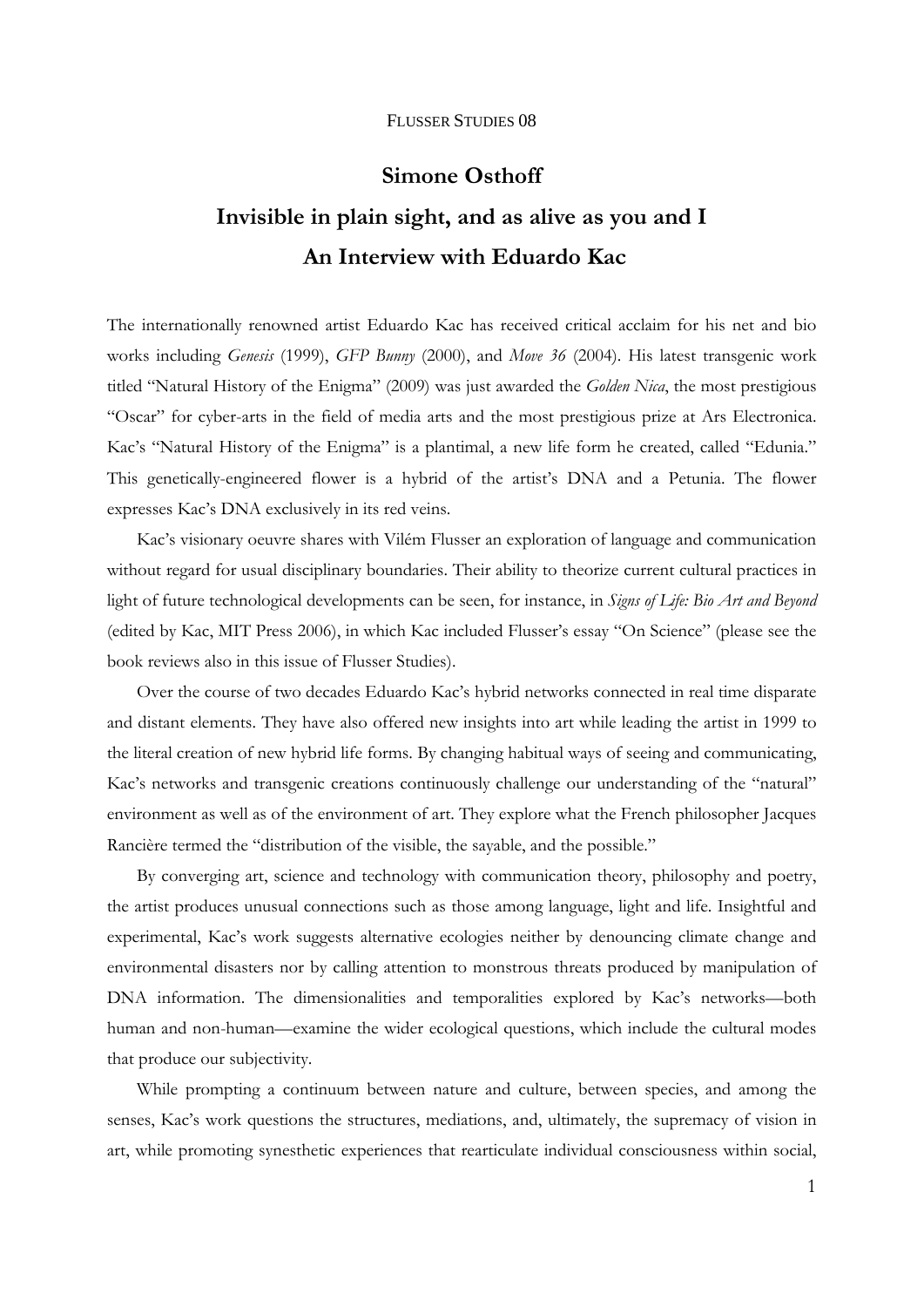cultural, and, finally, environmental realms. In addition, his work addresses issues of spectatorship by emphasizing participatory action and two-way communication. Kac's hybrid networks of physical and virtual spaces dislocate audiences within environments that examine how vision, touch, hearing and voice are facilitated and constrained by the structures and mediation of technology. Within his networked environments, dialogical communication among humans, animals, plants, microorganisms and machines is never given, but instead must be construed by participants word-by-word, frame-byframe.

 Besides being an accomplished researcher and writer, Kac is among the few artists who can lucidly speak about aesthetic concepts in relation to other disciplines such as science, technology and poetry. His voice contributes to debunk the fantasy that studio work does not involve either theory or research, thus grounding his creations both in experiment and debate.

 I first interviewed Kac in Chicago in 1995 for my article "Object Lessons," published in *World Art* in 1996. In that initial conversation we talked about the development of his multimedia works up to his Telepresence events with the telerobot *Ornitorrinco*. Between then and now, many other conversations have taken place, and I have published a few more essays about his original and often controversial artworks, which continuously exceed expectations. In 2007, on the occasion of Eduardo Kac's mid-career survey at the Instituto Valenciano de Arte Moderno (IVAM), Valencia, Spain, I sat down with the artist to talk about his work.

Simone Osthoff: I would like to begin by asking you about Alba, your famous and controversial transgenic bunny.

Eduardo Kac: Alba was born like you and I were born, with an intrinsic justification that is irreducible to external factors, in other words, with nothing but her life to justify itself, except that she was the first mammal created by an artist and born in the context of art. This means that her very existence, while free of external utility or function, is pregnant with semantic meaning: she embodies the passage of the chimera from legend to life, from reverie to reality. It's this poetic condition—real and alive like you and I, while at the same time rich in semantic resonance, which makes "GFP Bunny" a unique work of art. It is her firm grounding in the realm of culture and the absence of an external utility (as in disease research or the food industry) or function (as in pet breeding or the ornamental industry) that opens the way for the poetic evocations that make it art. In poetic terms, because of the physical transgenic work represented by the letters C, T, G, A, which emphasizes itself and not primarily elements external to itself, you could, for example, consider "transgenic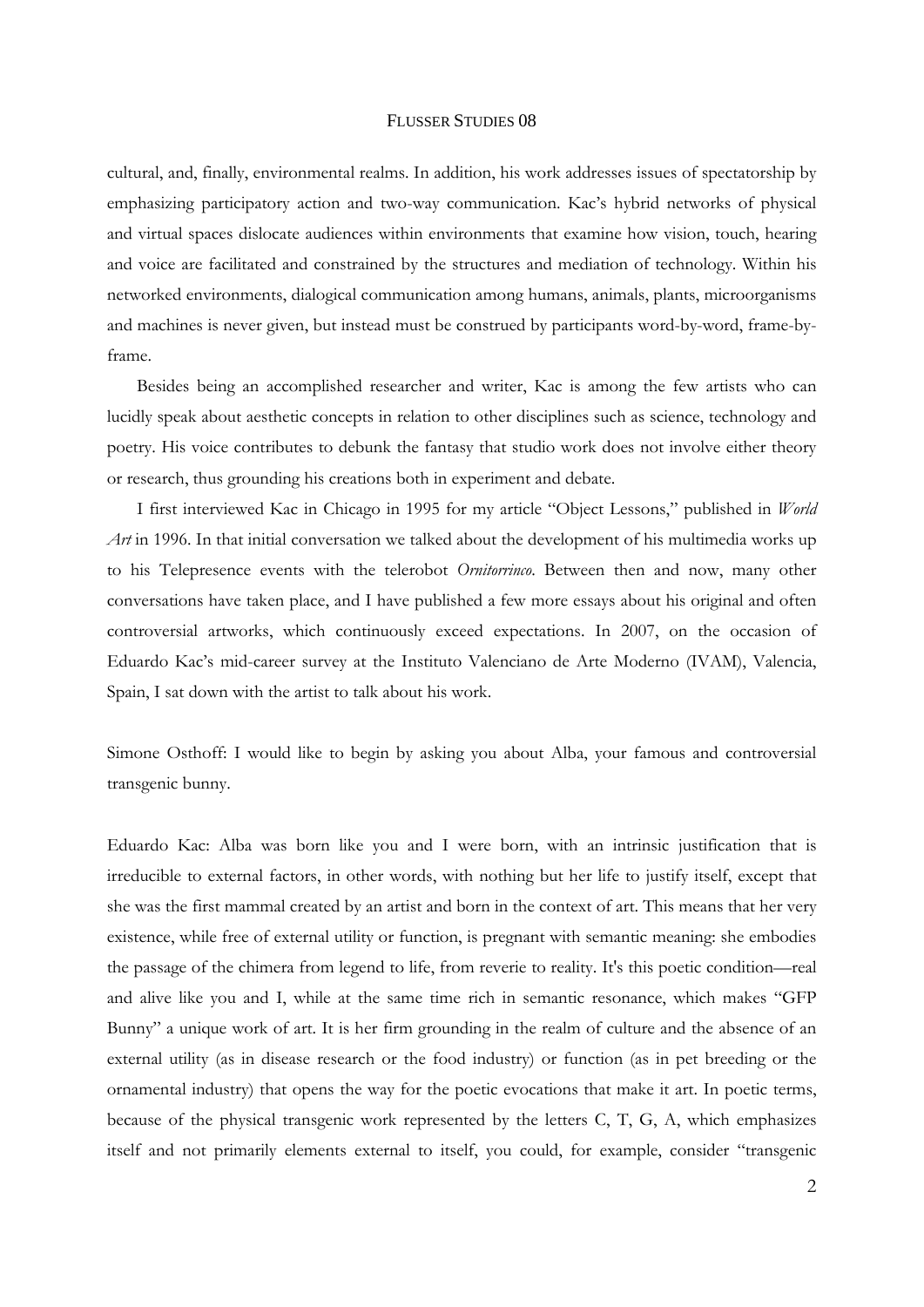bunny" a living metaplasmic figure, that is, a figure which moves the letters or syllables of a word (in this case, the genes) from their typical places to generate new meanings.

I use the word "figure" here as in "figure of speech," that is, a form of creation based on the intentional departure from straightforward, literal use of verbal or visual form to produce new and imaginative associations. Or, more generally, you could think of "transgenic bunny" as a trope (figure which changes the typical meaning of a word or words), except that in this case it is a biotrope, a figure which changes the biological meaning of life into an extra biological meaning, that is, poetic or cultural meaning. Finally, to many people "transgenic bunny" has the semantic tension of a living trope that I describe with my own neologism: "teratofilon," the juxtaposition of living contrasts (in this case, the friendly and the monstrous) that produces a feeling of balance. What distinguishes "teratofila" from other living contrasts is that they are created intentionally, for art, and the contrast is only apparent, as the intermixing of disparate elements produces a new congruity and provides a novel expression of ideas and/or emotions. The poetic analogies above help us understand certain aspects of the work, but do not exhaust its meanings. We should also consider other aspects, namely the relation between ethics and aesthetics and the role of reception in the evolution of the work.

SO: Originally, Alba was going to meet the public while living with you in an art gallery for the period of a week or so. Only after the gallery exhibition was the rabbit to become your family pet, something that, despite "Free Alba!" campaigns, never happened. Was Alba a success anyway? What happened to Alba?

EK: The social aspect of the work is very important, but it is not the only one. If we consider "GFP Bunny" from a purely aesthetic point of view, we realize that it presents a new role for the artist: not the creation of objects, but the creation of subjects. It draws attention to an ethics within aesthetics. It is without precedent and opens a new field for art, one with real evolutionary implications. This will become more clear in the next twenty or thirty years, when future artists create bio artworks that further develop this basic premise.

Alba never left the lab where she was born due to the censorship imposed by the lab's director, possibly out of fear that her coming home to me would cause him problems of some sort (what kind of problems is unclear). It is senseless. The only thing that would have happened if she came home is that the lab would have kept its agreement and Alba would have had a nurturing environment in which to grow.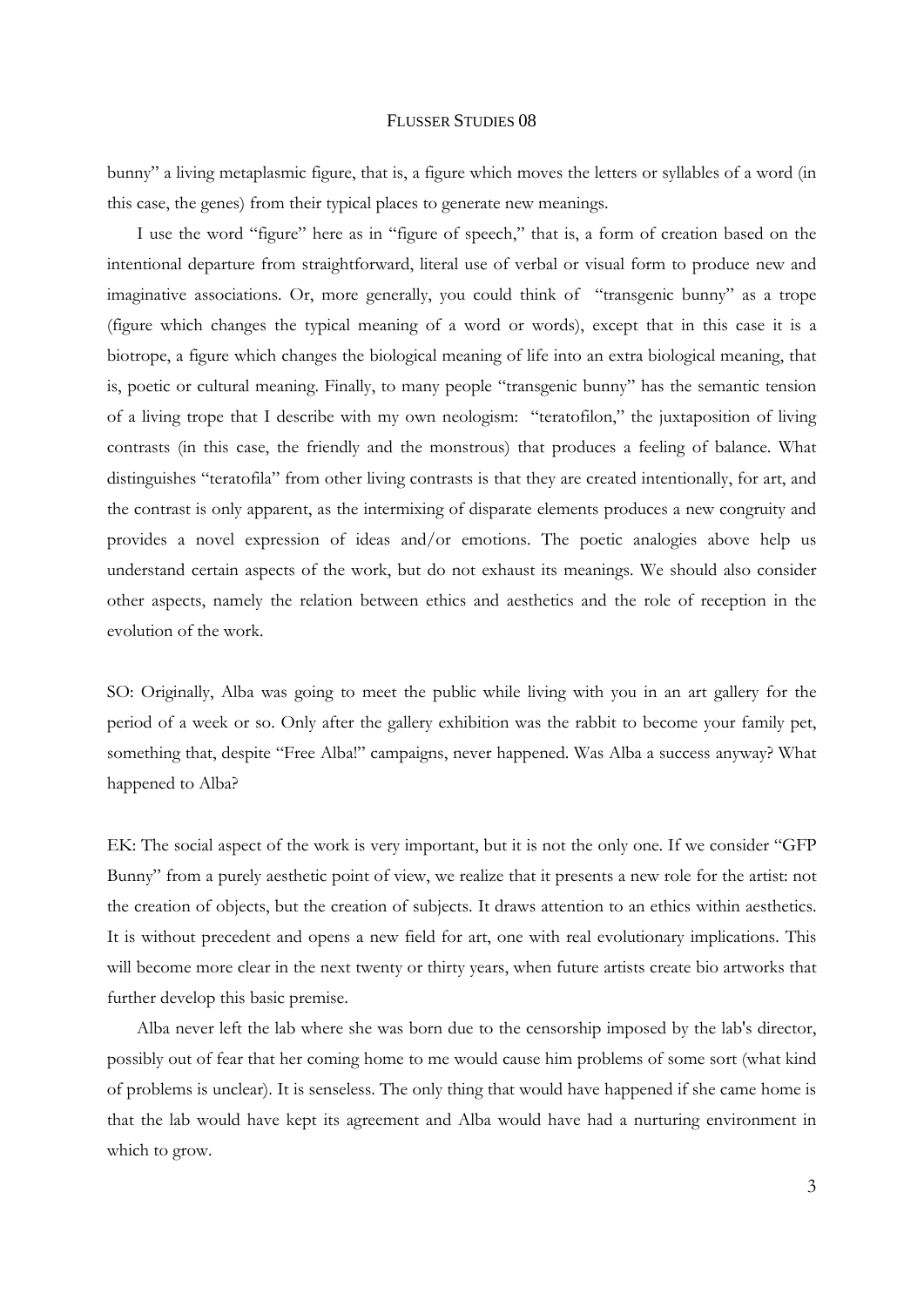SO: Since 1998 you have been creating bio-art, transgenic works or other living pieces. How did you start to work with living organisms?

EK: My first work involving non-human living organisms is from 1994 — *Essay Concerning Human Understanding*. In this work a bird and plant, in two distant cities, interact with one another by the remote exchange of sounds in a feedback loop. The plant produces sounds through its own electric fluctuation in response to the singing of the bird. The piece creates the experience of interspecies communication through the network.

But to better understand my trajectory we need to go back to 1986, when I created the first in a long series of works of what I call "Telepresence art." This is a new art form predicated on the creation by the artist of new telerobotic bodies that a remote participant inhabits in order to experience new, invented forms of presence. In the course of time I created new electronic beings, enabling new kinds of experience for each work. In 1997 I created *Time Capsule* and it was a turning point in my work, when I coined the term "bio art." *Time Capsule* is a piece in which I implanted in myself a digital microchip containing a series of numbers. I did the implant live on TV and on the web, in front of a series of photographs my grandmother brought with her from Warsaw in 1939, and that represent those who perished in the war. In the last segment of the television broadcast, the information in the chip was read through the web. With that number I registered myself in an online database as both a dog and its owner. The trajectory I just summarized took place in the course of 17 years. This trajectory is well documented in detail in my book *Telepresence and Bio Art: Networking Humans, Rabbits and Robots* (University of Michigan Press, 2005). It seems to me that the dichotomy between local and remote, human and non-human, living and machine, are starting to erode. Transgenic art is the aesthetic manifestation of this contemporary condition.

SO: It seems that among the reasons behind your work with transgenic art is the exposure of the cultural influence of science, and the possibilities for manipulation and transformation of life.

EK: It is not possible to reduce art to "an intention," because art emerges from many sources and is naturally open ended, without "one" specific function or meaning. Even when it is in connection with other disciplines or fields, art creates its own realm of experience. Please allow me to clarify that Transgenic art is not here to "comment" on science or any other field. Commentary is best carried out by pedagogy or academic exegesis. Transgenic Art exists, first and foremost, as a new creative realm in itself. Like all contemporary art, it is in dialogue with several fields, such as philosophy and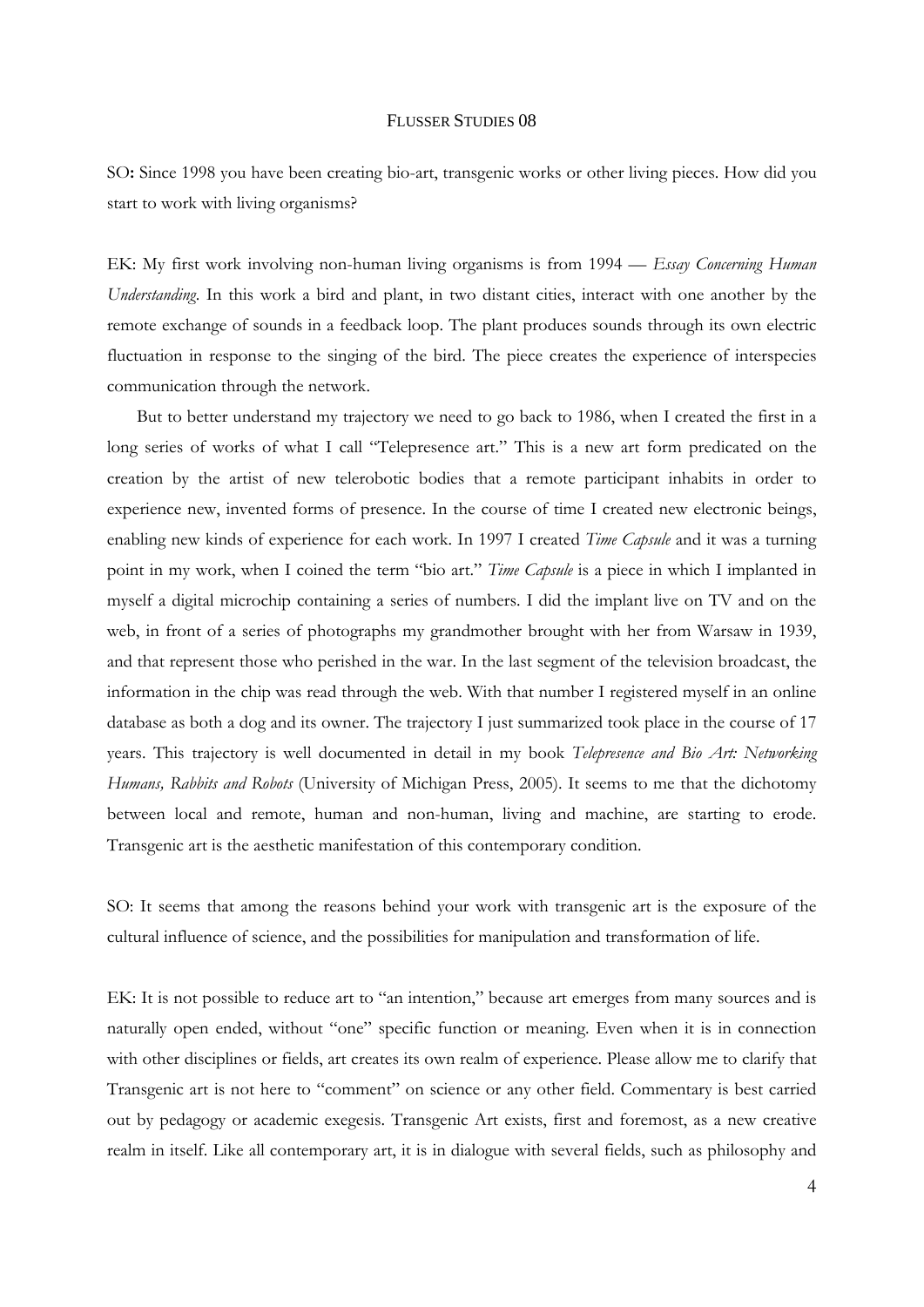literature, but not uniquely or specifically with science. The emphasis is on the art — its experiences, sensations, emotions, and ideas — not on factors external to it. Transgenic Art uses a new medium that was not used before: the processes of life. It is inadmissible to consider the processes of life as belonging exclusively to a single discipline. I do not create new life in order to comment on other disciplines. That would have no interest whatsoever to me. I create new life in the context of my artworks, and each work has its own poetic and experiential reality, its own multiple meanings.

SO: Scientists created bioluminescent mice, fish, plants, rabbits, and even succeeded in creating a primate with the GFP gene: what makes your transgenic artworks different?

EK: You use words in your articles. James Joyce used words in his novels. A lawyer uses words in his legal briefs. What is the difference between all three kinds of writing if all use words? Clearly, the question is not the use of words, but how the words are used. In my case, it is the same thing. I use the processes of life in entirely different ways than a gardener or a laboratory professional. In my case, I create life that, in addition to having the same ontological status of all life, also has a semantic charge that is non-biological -- the meanings that are inflected by the artwork. And, as has always been the case in the history of art, each artwork helps the artist build, in the course of a lifetime, his or her own poetic or philosophical visual and experiential universe.

I create artworks in which, first and foremost, I produce visual pieces and experiential circumstances that come from my own, individual, subjective poetic universe, and that seek to resonate emotionally and cognitively with viewers and participants, while asking fundamental questions about what it means to be human in the twenty-first century and beyond. At the same time, the works are more than questions: they are material realizations, embodiments of my vision of what both art and life in the future will be like. This is important because the work is not the representation of an idea; rather, the work is literally alive like you and I. Therefore, it is both an artwork and an intervention in the real, lived world. The artist creates not objects, but subjects. This sparks a new ethical dimension of art. My work creates in the present a new field for art while prompting society to ask how it will prepare itself to welcome new citizens who will be, themselves, clones and transgenics.

While my work has an important material reality, the observation of the material manifestation of the work is not sufficient to understand what the work is. Excessive concentration on the material and formal aspects of the work is an old, anachronistic mode of inquiry that no longer corresponds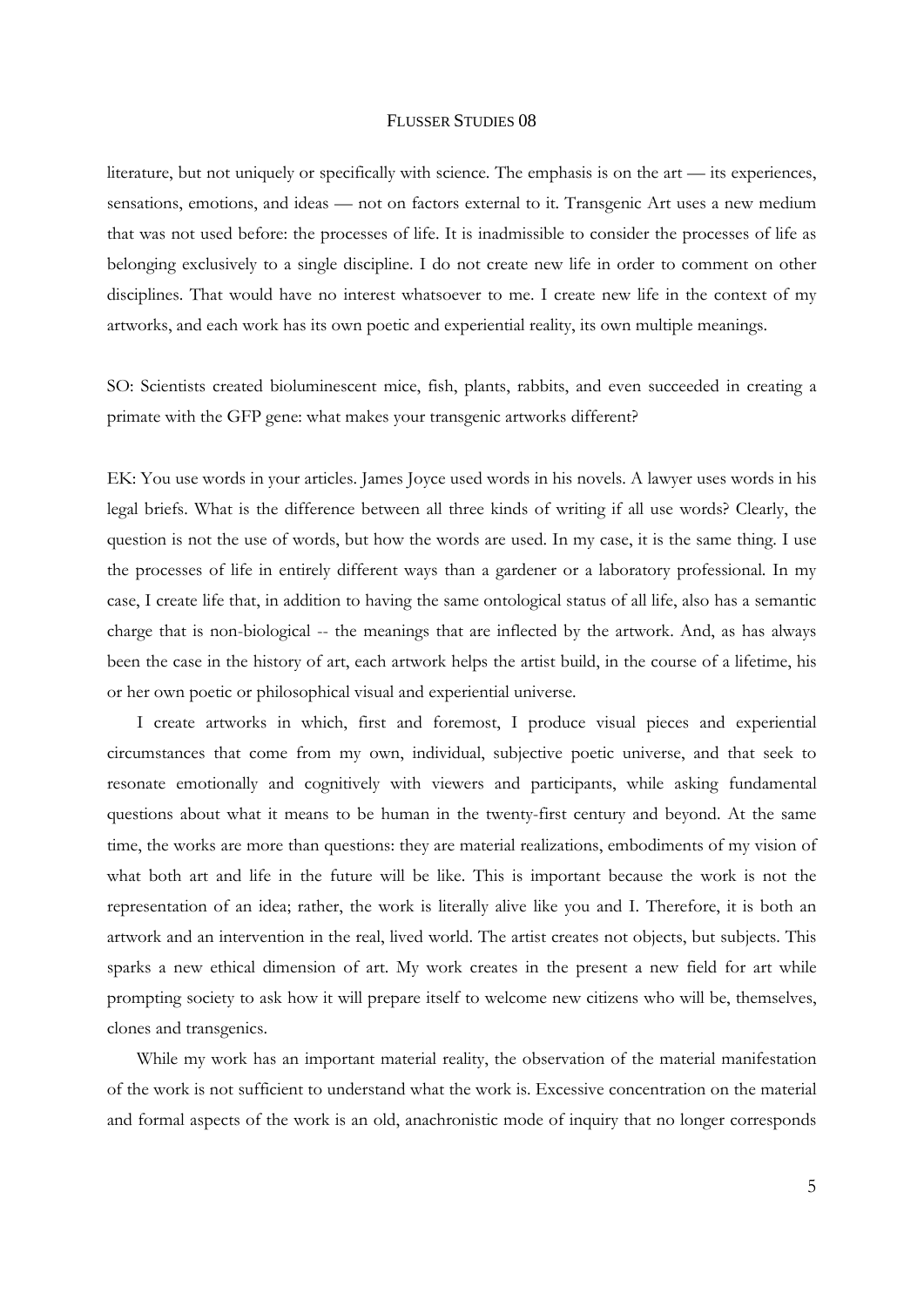to the multi-modal, polyphonic, de-centered, dialogical, relational, distributed, non-anthropocentric, interdisciplinary forms of contemporary creation. Focus on the visible is not enough to see.

SO: Is there a difference in the way you use genetic manipulation in your artwork and the lab methods employed by scientists?

EK: The question is not one of methods, but realizations. Military training and the video game industry may use the same or similar methods, but their goals and realizations are clearly distinct. In 1955, Yves Klein created his well known "blue" through the use of a new synthetic fixative resin called Rhodopas M60A, which was used as a binder without changing the strength of the ultramarine pigment. It goes without saying that Rhodopas M60A was developed through scientific research, but this carries little interest for anyone, experts and public alike, because what matters is the poetic universe Klein created with his works. I mention this as an example, to emphasize that the question is not the method. In art, what matters first and foremost are the artworks themselves, that is, the world generated by the artist. My work naturally reveals my own poetic universe, from the 1980s (when I already invented new robotic beings) to my current bio art, in which the new beings exist on their own and share social space with us. My world is literally populated by real clones, transgenics, interspecies communities, and biological hybrids. It is imperative to look at the artworks themselves, instead of their methods, and engage with them as viewers and participants.

SO: In your installation *Genesis*, which you first presented in 1999 in the Ars Electronica exhibition in Linz, and again at your show at IVAM, you transformed a bible-quote into a genetic code. Also, for your project *The Eighth Day* you picked a name that has a religious context. How important is religion for you?

EK: I am an atheist, but religion is socially present and thus plays a role in shaping cultural experiences. My "Creation Trilogy" is comprised of *Genesis*, *GFP Bunny*, and *The Eighth Day*. In these three works I use the same GFP gene as a visual and social marker. Therefore, *Genesis* critically addresses economic and ideological underpinnings of religion. *The Eighth Day*, on the other hand, reverses the notion of "the other," by making green-glow the norm within its world. In other words, all creatures in *The Eighth Day* glow green, so to be "different" in this world is not to glow green.

SO: Are you considering the creation of additional new species and artificial habitats?